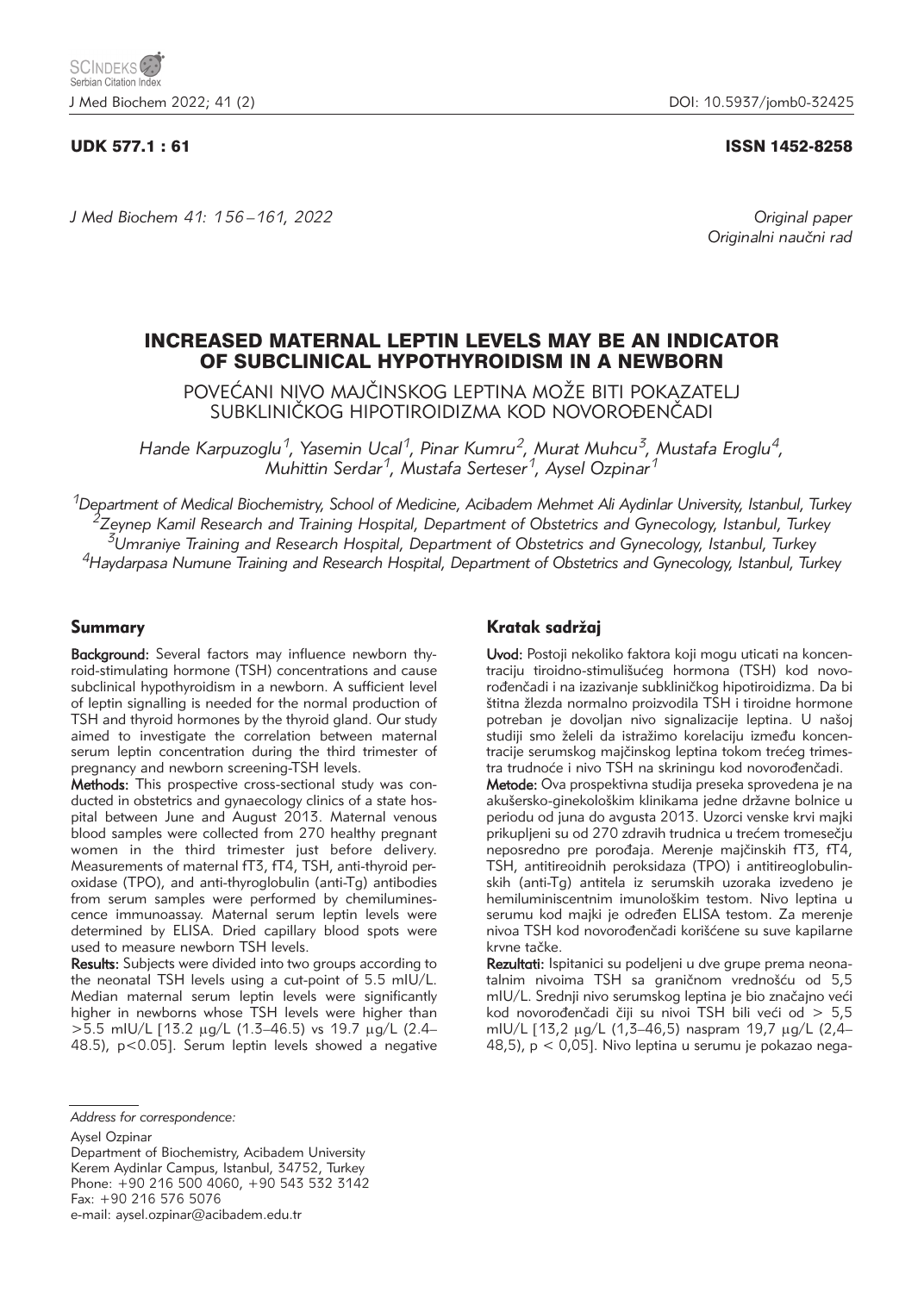correlation with maternal  $fT4$  ( $r=0.32$ ,  $p<0.05$ ),  $fT3$  $(r=0.23, p<0.05)$ , and a positive correlation with BMI  $(r=0.30, p<0.05)$ .

Conclusions: Our results suggest that high leptin levels in the third trimester of pregnancy influence maternal thyroid functions and might cause an increase in newborn TSH levels. Detection of high maternal serum leptin levels may be a reason for subclinical hypothyroidism.

Keywords: leptin, congenital hypothyroidism, maternalfetal relations, newborn TSH (Thyroid Stimulating Hormone), maternal thyroid hormones

## Introduction

Adipose tissue is an active endocrine organ that secretes various bioactive hormones called adipokines with multiple metabolic, neuroendocrine, cardiovascular, and inflammatory functions (1). Leptin is a hormone that is exclusively secreted by adipose tissue and encoded by the *ob* gene. The primary role of leptin is to regulate energy homeostasis and suppress food intake, thereby inducing weight loss (2). In addition, leptin has a vital role in the regulation and synthesis of thyroid hormones. In the paraventricular nucleus of the hypothalamus, leptin has a regulatory role in the expression and secretion of thyrotropinreleasing hormone (TRH); thus, it has a regulatory effect on thyroid-stimulating hormone (TSH) and thyroid hormone production (3).

One of the most common preventable causes of mental retardation among newborns is congenital hypothyroidism (CH). It is possible to diagnose newborn CH at early stages with newborn CH screening programs. Agenesis or dysgenesis of the thyroid gland and thyroid hormone production deficiency are the most common causes of permanent CH (4). However, several other factors may influence newborn TSH concentrations and cause mild hypothyroidism. Iodine deficiency, maternal hypothyroidism (5), maternal medications, blocking antibodies (6), body mass index (BMI), and smoking (7), as well as weight gain during pregnancy (8), are well-known factors that may affect newborn thyroid function. A number of physiological and hormonal changes occur in pregnant women, such as changes in leptin concentrations. Increasing adipose tissue stores and secretion from the placenta results in elevated concentrations of leptin (9), which peaks at the end of the second or beginning of the third trimester and remains stable after that until delivery (10). Leptin was suggested to play the primary role as a regulator of fetal growth and development (11).

The mechanisms of how leptin influences newborn thyroid function are not known. This study investigated the correlation between screening TSH levels in the newborn and serum leptin concentration of the mother at the third trimester to test whether increased leptin levels affect newborn thyroid function.

tivnu korelaciju sa majčinim fT4 ( $r = 0.32$ ,  $p < 0.05$ ), fT3  $(r = 0.23, p < 0.05)$  i pozitivnu korelaciju sa BMI ( $r = 0.30$  $p < 0.05$ ).

Zaključak: Naši rezultati ukazuju da visoki nivoi leptina u trećem tromesečju trudnoće utiču na funkcije štitne žlezde majke i mogu izazvati i povećati nivo TSH kod novorođenčadi. Otkrivanje visokog nivoa majčinskog leptina u serumu može biti razlog za subklinički hipotiroidizam.

Ključne reči: leptin, urođeni hipotiroidizam, odnosi majke i fetusa, TSH (hormon za stimulaciju štitne žlezde) novorođenčeta, hormoni štitne žlezde majke

## Patients and Methods

### *Patients*

A total of three hundred healthy full-term pregnant women (37–41 weeks of gestational age) were included in this prospective cross-sectional study. This study did not include pregnant women with multiple gestations, abnormal ultrasound findings, and metabolic diseases. In addition, 30 out of 300 participants were excluded due to missing data  $(n=6)$ , premature births ( $<$ 37 weeks) (n=10), and thyroid hormone abnormalities during pregnancy (n=14). All infants were born by spontaneous delivery (n=270). There was no evidence of fetal distress during labour.

## *Sample Collection and Laboratory Measurements*

Maternal venous fasting blood (8 hours fasting) samples were collected in the 38<sup>th</sup> week of pregnancy in the morning and were kept at -80 °C until analyses. Free T4 (fT4), free T3 (fT3), TSH, anti-thyroglobulin (anti-Tg) antibody, and anti-thyroid peroxidase (TPO) antibody measurements were made using chemiluminescence immunoassay (CLIA) with Advia Chemistry XPT System (Siemens Diagnostics, Germany). Enzyme-linked immunosorbent assay (ELISA) was used to measure leptin levels (DIA source Europe SA; Nivelles, Belgium). Inter-assay coefficient variation for fT4, fT3, TSH, anti-Tg antibody, and anti-TPO antibody at low levels were 1.21, 2.35, 2.28, 9.06, and 6.43%, and at high levels were 4.55, 1.61, 2.71, 8.14, and 1.74, respectively.

Heel-prick samples of whole blood were collected on filter paper cards from all newborns within 3 to 5 days after delivery. Dried capillary blood spots were used for TSH measurements.

## *Statistical Analysis*

Participants were divided into two groups according to newborn TSH levels using a cut-off value of 5.5 mIU/L based on the definitions of the Turkish national newborn screening program for congenital hypothyroidism (12): group 1: TSH 5.5 mIU/L,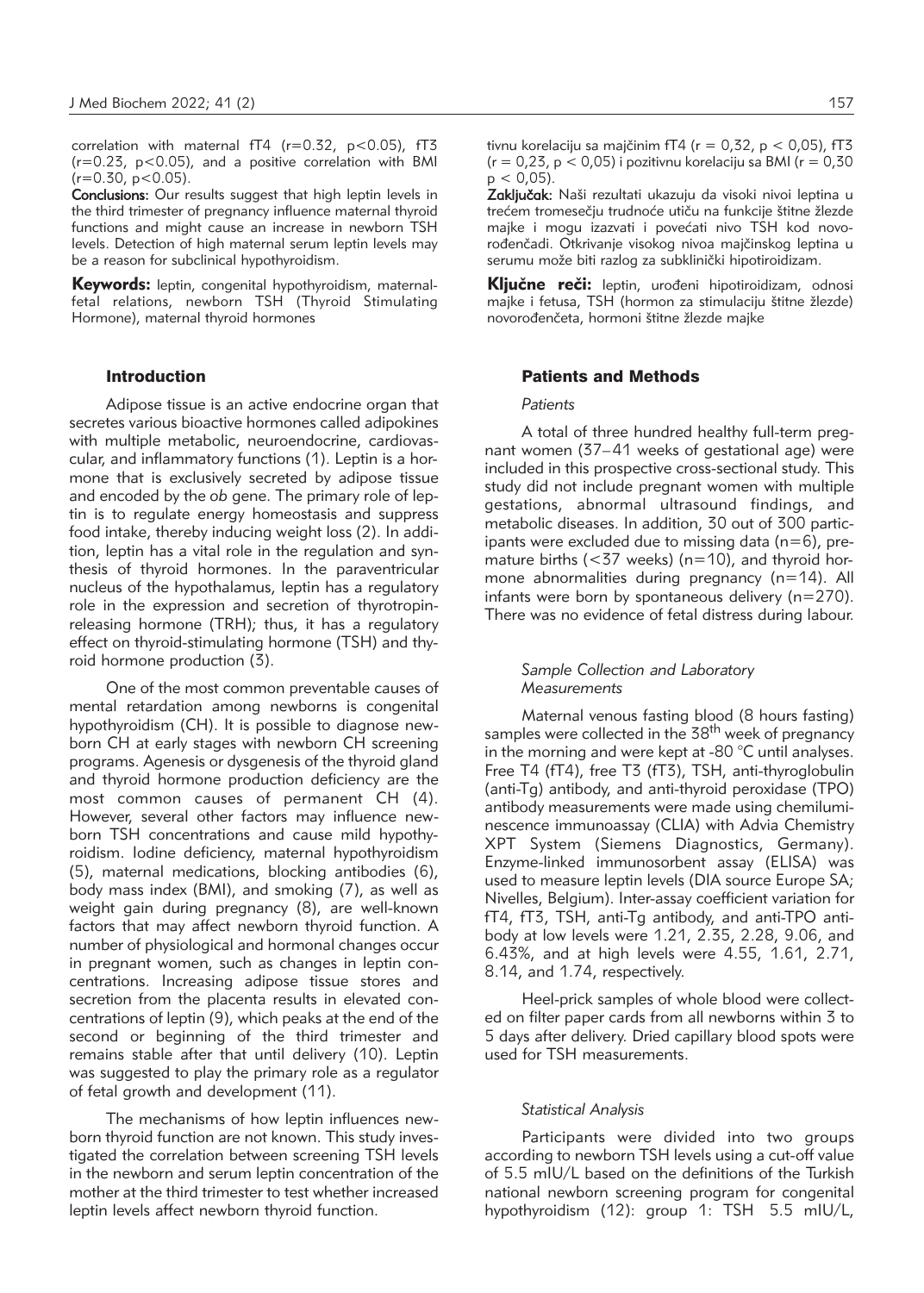group 2: TSH >5.5 mIU/L. Leptin levels and hormone concentrations showed a non-normal distribution; therefore, they are expressed as median and first and third quartiles, and intergroup comparisons were made using the Mann-Whitney U test. Pearson's correlation analysis was used to examine the correlation between newborn TSH and maternal leptin levels. Spearman's test was used to examine the correlations between leptin concentrations, thyroid hormones, and other clinical parameters in mothers. A p-value of <0.05 was considered statistically significant.

## Results

According to newborn TSH levels, *Table I* compares demographical characteristics such as gestational and maternal age, body mass index, birth weight, and intrapartum laboratory findings. Gestational age, maternal age, body mass index, and birth weight were similar across the two groups (p>0.05). In addition, the groups showed similar findings for TSH, fT4, anti-TG, anti-TPO levels (p>0.05). On the other hand, maternal leptin levels were significantly higher [13.2 (1.3–46.5) vs 19.7  $(2.4-48.5) \mu q/L$ , p<0.05] and fT3 levels were significantly lower [4.5 (3.3–5.9) vs 4.7 (3.5–6.36)

Table I Demographic and laboratory characteristics of the studied population according to the newborn TSH levels. Maternal and newborn characteristics were compared with the newborn using a TSH cut-point of 5.5 mIU/L.

| Newborn TSH (mIU/L)          |                                      |                |                                  |                |             |  |
|------------------------------|--------------------------------------|----------------|----------------------------------|----------------|-------------|--|
|                              | Group $1 n = 140$<br>TSH 5.5 (mIU/L) |                | Group II n=130<br>$>5.5$ (mIU/L) |                |             |  |
|                              | Median                               | $2.5 - 97.5 P$ | Median                           | $2.5 - 97.5 P$ | p-value     |  |
| Maternal age                 | 26                                   | $19 - 40$      | 26                               | $18.9 - 37.2$  | p > 0.05    |  |
| Pregnancy period             | 38                                   | $35 - 42$      | 40                               | $32 - 42$      | p > 0.05    |  |
| BMI                          | 28.5                                 | $21.1 - 38.2$  | 28.4                             | $21.2 - 39.2$  | p > 0.05    |  |
| Intrapartum TSH (mIU/L)      | 2.2                                  | $0.59 - 8.65$  | 2.3                              | $0.6 - 6.1$    | p > 0.05    |  |
| Intrapartum FT4 (pmol/L)     | 11.9                                 | 8.31-16.63     | 11.7                             | $8.7 - 16.2$   | p > 0.05    |  |
| Intrapartum FT3 (pmol/L)     | 4.7                                  | $3.5 - 6.36$   | 4.5                              | $3.3 - 5.9$    | $p* < 0.05$ |  |
| Intrapartum anti TG (kIU/L)  | 15.8                                 | $10 - 122.6$   | 26.8                             | $10 - 86.2$    | p > 0.05    |  |
| Intrapartum anti TPO (kIU/L) | 5.6                                  | $5 - 110$      | 5.9                              | $5 - 71.6$     | p > 0.05    |  |
| Intrapartum Leptin (µg/L)    | 13.2                                 | $1.3 - 46.5$   | 19.7                             | $2.4 - 48.5$   | $p* < 0.05$ |  |
| Baby Weight (gram)           | 3360                                 | 2042-4253      | 3280                             | 2647-3923      | p > 0.05    |  |

Data arepresented as median, first and third interquertile ranges (IQR).

p<0.05; Statistical significance of the difference between group I and II.

|                  | Correlation (r) | p-value |  |  |  |  |
|------------------|-----------------|---------|--|--|--|--|
| Maternal age     | $-0.2$          | >0.05   |  |  |  |  |
| Pregnancy period | 0.014           | >0.05   |  |  |  |  |
| Intrapartum      |                 |         |  |  |  |  |
| BMI              | 0.30            | < 0.001 |  |  |  |  |
| TSH (mIU/L)      | $-0.03$         | >0.05   |  |  |  |  |
| $fT4$ (pmol/L)   | $-0.32$         | < 0.001 |  |  |  |  |
| $fT3$ (pmol/L)   | $-0.23$         | < 0.05  |  |  |  |  |
| Anti-TG (kIU/L)  | $-0.049$        | >0.05   |  |  |  |  |
| Anti-TPO (kIU/L) | $-0.077$        | >0.05   |  |  |  |  |
| Newborn          |                 |         |  |  |  |  |
| Weight (kg)      | 0.049           | >0.05   |  |  |  |  |
| TSH (mIU/L)      | 0.16            | < 0.05  |  |  |  |  |

**Table II** Spearman's  $\rho$  coefficients of correlations between maternal serum leptin levels and other parameters.

Bolded values indicate statistical significance.

leptın as a novel placenta-derıved hormone ın humans



Figure 1 Correlation between maternal leptin and newborn TSH levels. Pearson's correlation coefficient was determined as 0.16 (p<0.05). The frequency histogram shows the number of values (n) in the corresponding axis. The red curve represents 95% CI of the distribution.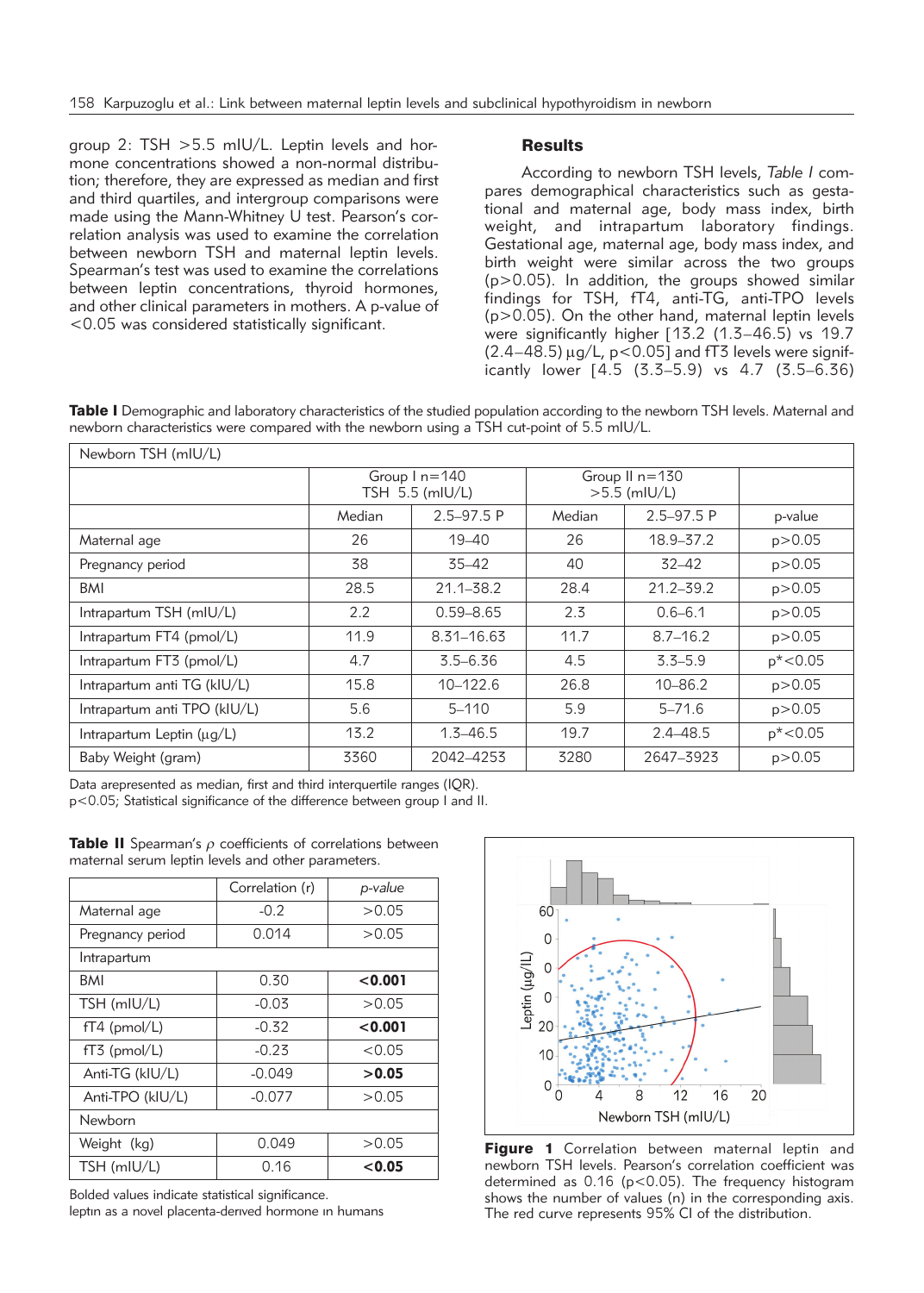

Figure 2 Relationship between newborn TSH and maternal serum leptin levels. p<0.05 was considered as a significant difference.

pmol/L,  $p < 0.05$ ] in group 2 when compared to group 1 (*Table I*).

Correlations with leptin levels and other parameters are shown in *Table II*. Serum leptin levels had negative correlations with intrapartum fT4, fT3, and positive correlations with BMI and newborn TSH levels. *Figure 1* demonstrates the positive correlation between maternal serum leptin concentrations and newborn TSH levels ( $r=0.16$ ,  $p<0.05$ ).

## **Discussion**

This study examined the relations between maternal serum leptin and thyroid hormone levels in the third trimester and TSH levels of the newborn measured from capillary blood samples and found a positive correlation between newborn TSH levels and maternal leptin levels. This is the first study to focus on the relation between third-trimester maternal serum leptin levels and the thyroid function of the newborn.

T3 and T4 circulating in the fetus are of maternal origin during the first trimester; whereas, developing the fetal thyroid gland increasingly contributes to the levels of the thyroid hormones from the beginning of the second trimester. Thyroid hormones have crucial roles in healthy fetal growth and development (13). Several environmental factors may affect the thyroid function of the mother and the newborn (14). Iodine deficiency (15), maternal thyroid hormones (5), low birth weight infants (16), pregnancy duration, maternal weight gain during pregnancy (8), high BMI, and lifetime smoking behaviour (7) are among the known factors associated with subclinical hypothyroidism in the newborn. One of the well-established causes of subclinical hypothyroidism during infancy is iodine deficiency; such that world Health Organization (WHO) recommended the use of a percentage of newborns with a TSH >5 mIU/L as a marker for population iodine deficiency (17). The Turkish Newborn Screening Program recommends spot TSH levels of 5.5 mIU/L as a threshold for detecting congenital hypothyroidism (12, 15). In our study, leptin levels were significantly higher in mothers of newborns whose TSH levels were higher than >5.5 mIU/L. Our results showed that increased maternal leptin levels could influence newborn TSH levels, which can be one of the main reasons for subclinical hypothyroidism in the newborn.

Leptin has modulatory roles in critical processes such as invasion, proliferation, protein synthesis, and placental cell apoptosis during early pregnancy (18). In the later stages of a healthy pregnancy, increasing nutrient availability and regulating fetal growth is required. However, elevated leptin concentrations may represent a state of leptin resistance, which may be due to reduced bioactivity or reduced sensitivity at the hypothalamic level (19). On the other hand, leptin overproduction by the placenta is associated with diabetes mellitus (20), hypertension (21), high BMI (7), and weight gain during pregnancy (8, 22). Diabetes, obesity, and inflammation seem to be associated with the development of peripheral leptin resistance, which causes impaired leptin signalling in the brain (19). Therefore, it is crucial to understand both the physiological and pathological effects of increased leptin levels during pregnancy on the mother and the newborn. In the present study, thirdtrimester leptin levels were positively correlated with BMI and maternal weight. These results are consistent with the findings of Sattar et al. (23), who found a positive correlation between BMI and third-trimester leptin levels. An increase in leptin levels is expected during pregnancy due to fat tissue accumulation (23).

Additionally, Shaarawy et al. (24) reported a positive correlation between weight gain and BMI as well as third-trimester leptin levels in pregnant women. However, in contrast with our findings, they did not find a significant difference between pregnant women with high and normal BMI in terms of leptin levels. The results of that study supported the suggestion that leptin release is mainly placenta-based during pregnancy (25).

Increased weight gain during pregnancy results in higher fetal weight gain (26). Although leptin levels are known to increase with increasing fat tissue, we were not able to find a correlation between maternal leptin levels and the birthweight of the newborn. Similarly, Serapio et al. (27) found no correlation between maternal leptin levels and weight at birth. However, Manderson et al. (28) found an association between birth weight and cord leptin levels. On the other hand, Stefaniak et al. (29) found an association between birth weight and cord leptin levels ( $r=0.23$ ; p=0.00), but not between the birthweight and maternal leptin levels. These studies support that cord leptin may increase fetal adipose tissue.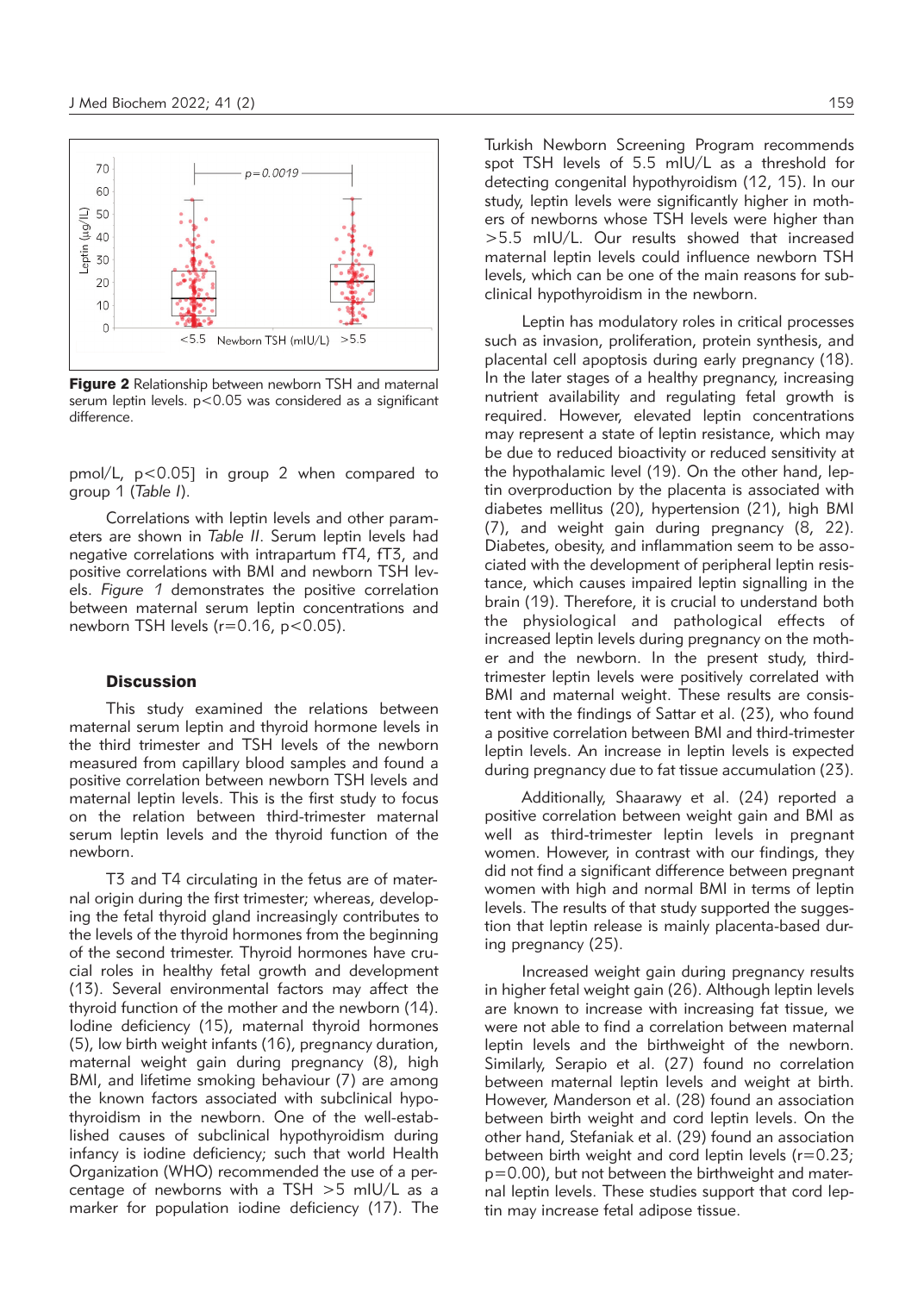Various factors such as autoimmunity, fertility, hormones like estrogen, gender, insulin resistance, and high BMI affect the relationship between thyroid function and leptin (30). The relation between leptin levels and thyroid function were examined in many studies. In our study, we found inverse relations between fT4/fT3 and leptin levels measured in the third trimester. However, we could not find correlations between maternal TSH hormone levels, levels of anti-TG and TPO, and leptin hormone. Pop et al. (22) recently examined the adverse effects of high BMI during pregnancy on thyroid function. In that study, pregnant women who gained much weight were found to have higher TSH levels and lower FT4 levels than pregnant women with a healthy weight increase. Their study speculated that the excessive leptin released from fat tissue might have affected the thyroid function of pregnant women (22). Our results are in line with that study.

In the study by Iacobellis et al. (31), a positive correlation was found between TSH and leptin levels adjusted for BMI in euthyroid obese women (r=0.33 p=0.03). On the contrary, Betry et al. (32) showed a positive association between leptin and TSH levels independent of BMI in healthy individuals ( $p < 0.001$ ). Several studies showed conflicting results; some researchers showed a negative correlation, whereas others could not show a significant modulatory role for leptin on thyroid function (30).

In our study, the median leptin level was 19  $\mu$ g/L (IQR: 1.546) in the third trimester, which was similar to the distribution of leptin levels in the study by Okdemir et al. (33). In the cited study, the median leptin level was  $7.32 \mu q/L$  (range,  $1.00-33.19$ ) and 12.54  $\mu$ g/L (range, 1.07–45.75) in pregnant women with healthy and excess weight gain, respectively. On the other hand, Mazaki-Yovi's research found higher leptin levels at the third trimester:  $30.2 \mu g/L$  (range, 16.9–43.5) (34). These suggest that BMI and weight gain, as well as ethnicity, may affect leptin levels.

To the best of our knowledge, this is the first study revealing that maternal leptin levels may be correlated with maternal thyroid functions and increased newborn TSH levels and subclinical hypothyroidism. This study was limited in such a way that it was a cross-sectional study in which maternal blood was obtained only in the third trimester, and pregnancies

## **References**

- 1. Coelho M, Oliveira T, Fernandes R. Biochemistry of adipose tissue: An endocrine organ. Arch Med Sci 2013; 9: 191–200.
- 2. Friedman JM. Leptin and the endocrine control of energy balance. Nat Metab. Springer US; 2019; 1.
- 3. Mantzoros CS. Leptin and the hypothalamus: Neuroendocrine regulation of food intake. Mol Psychiatry 1999; 4: 8–12.

were not regularly followed up. Larger prospective studies are warranted to elucidate the clinical relevance of our findings, focusing on the maternal thyroid functions, leptin levels, and weight gain during the first and second trimesters.

*Funding.* No funding sources available.

*Contributors.* Aysel Ozpinar was the Principal Investigator of the study and contributed to the design of the research, data interpretation, and supported manuscript writing. Hande Karpuzoglu wrote the manuscript. Hande Karpuzoglu and Yasemin Ucal contributed to data analysis and interpretation. Pinar Kumru, Murat Muhcu, and Mustafa Eroglu were involved in subject selection and sample collection at the hospital. Muhittin Serdar contributed to the lab analysis and statistical analysis. Mustafa Serteser helped supervise the project. All authors drafted the manuscript, critically revised the manuscript, and agreed to be fully accountable for ensuring the integrity and accuracy of the work.

*Ethical approval.* The study protocol was approved by the Acibadem University Ethics Committee (ATADEK 2013-507), and the study was conducted following the Declaration of Helsinki and its later amendments. All subjects gave informed consent before enrolment into the study.

*Consent to participate.* All participants received informed consent, and a signed copy was filed.

*Consent for publication.* All authors read and approved the final manuscript.

*Data availability.* The data that support the findings of this study are available from the corresponding author upon reasonable request.

*Data deposition.* The data will not be deposited.

*Geolocation information.* Not available.

*Supplemental online material*. Not available.

*Health and safety.* Not available.

## Conflict of interest statement

All the authors declare that they have no conflict of interest in this work.

- 4. Rose S.R ATA. Update of newborn screening and therapy for congenital hypothyroidism. Off J Am Acad Pediatrıcs 2006; 2290–303.
- 5. Blazer S, Moreh-Waterman Y, Miller-Lotan R, Tamir A, Hochberg Z. Maternal Hypothyroidism May Affect Fetal Growth and Neonatal Thyroid Function 2003; 102: 232–41.
- 6. Trumpff C, Vandevijvere S, Moreno-Reyes R, Vanderpas J, Tafforeau J, Oyen H Van, et al. Neonatal thyroid-stim-